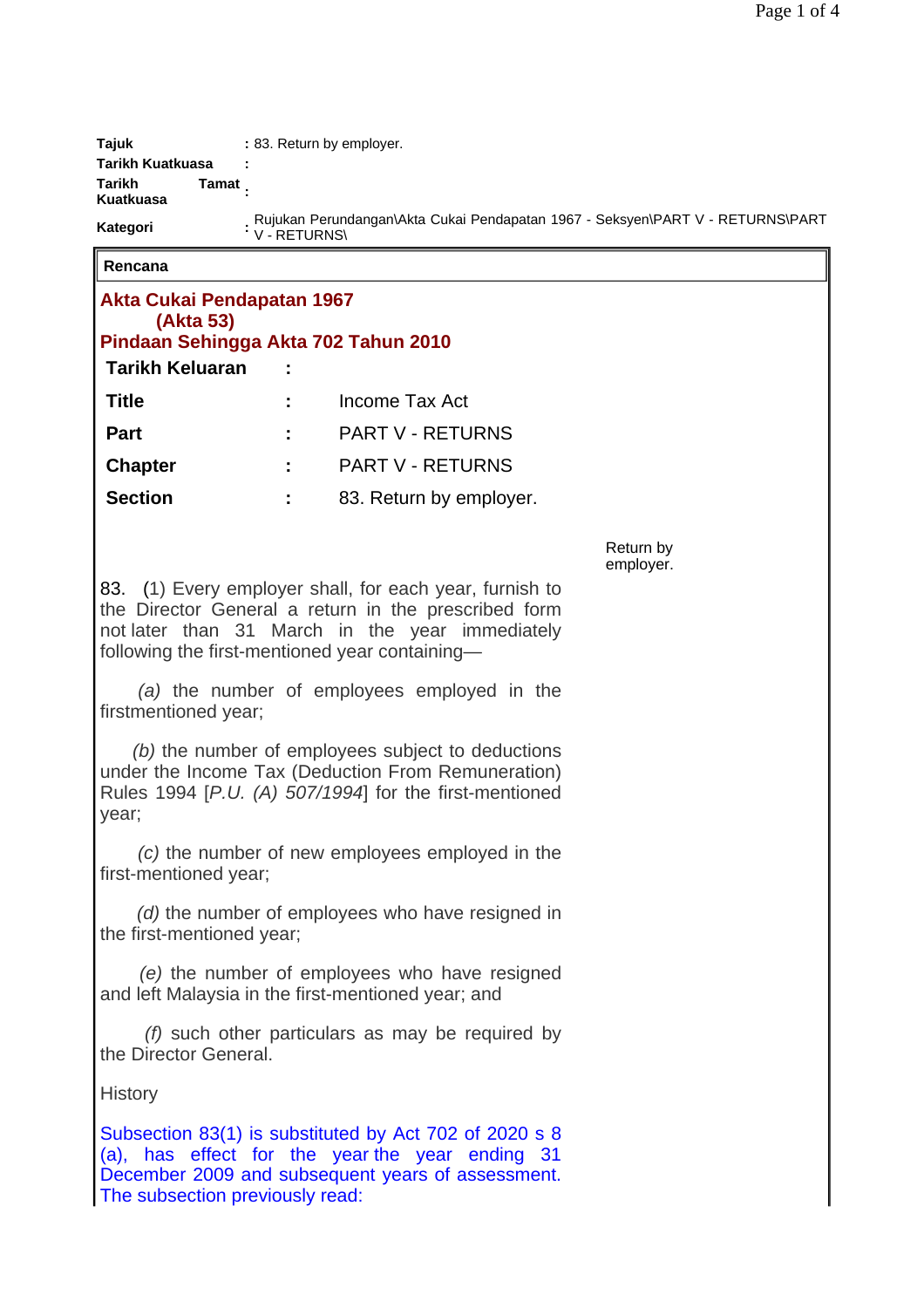"(1) The Director General may by statutory order require every employer to prepare and deliver for any year specified in the order and within a time so specified a return in the prescribed form containing-

> (a) the names and places of residence of such classes of persons employed by the employer as may be indicated in the order; and

> (b) the full amount of the gross income falling within section 13 paid, payable or provided by or on behalf of the employer to those persons in respect of their employment.".

 (1A) For the purpose of subsection (1), every employer shall, for each year, prepare and render to his employee a statement of remuneration of that employee on or before the last day of February in the year immediately following the first-mentioned year containing the following information:

*(a)* the relevant particulars of the employee;

*(b)* the full amount of the gross income falling within section 13 paid, payable or provided by or on behalf of the employer to that employee in respect of the employment;

*(c)* pension, annuity or periodical payment falling under paragraph (4)*(e)*;

*(d)* total deductions under the Income Tax (Deduction From Remuneration) Rules 1994 paid to the Director General in the first-mentioned year;

*(e)* the compulsory contributions made by the employees to the Pension Fund or Employees' Provident Fund, or any approved fund pursuant to section 150;

*(f)* details relating to the payment of arrears and others for the years prior to the first-mentioned year;

*(g)* tax exempt allowances, perquisites, gifts and benefits for the first-mentioned year; and

*(h)* such other particulars as may be required by the Director General.

**History**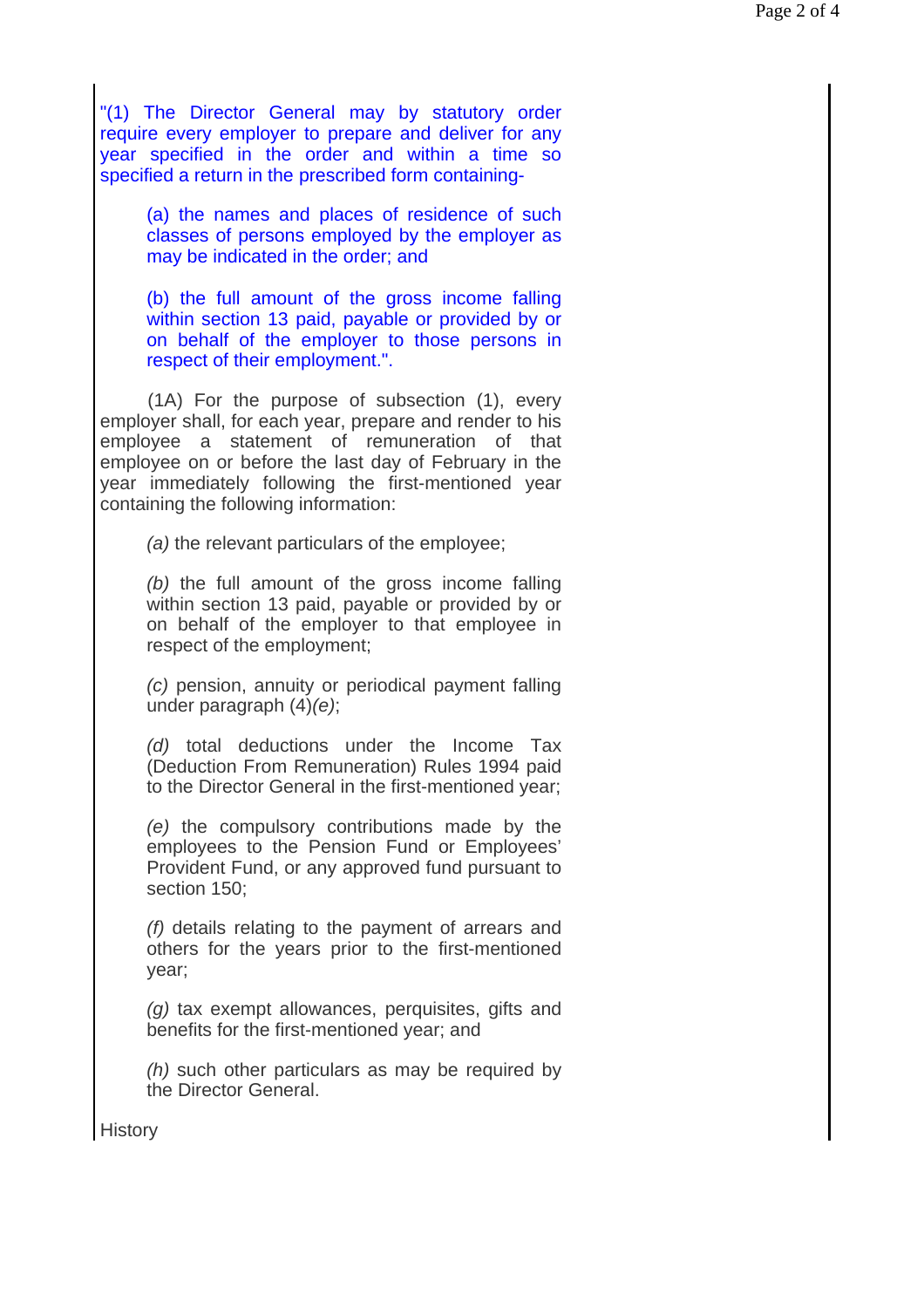Subsection 83(1A) is substituted by Act 702 of 2020 s 8 (b), has effect for the year the year ending 31 December 2009 and subsequent years of assessment

 (2) Where an employer commences to employ an individual who is or is likely to be chargeable to tax in respect of income in respect of gains or profits from the employment, the employer shall not later than one month thereafter give written notice to the Director General stating the full name and address of the individual and the terms and date of commencement of the employment.

 (3) Where an employer is about to cease to employ an individual who is or is likely to be chargeable to tax in respect of income in respect of gains or profits from the employment, the employer shall not less than one month before the cessation give written notice thereof to the Director General stating the full name and address of the individual and the expected date of cessation:

 Provided that, where he is satisfied that it is reasonable to do so in the circumstances, the Director General may accept for the purposes of this subsection a notice given less than one month before the cessation or a notice given on or after the cessation:

**History** 

Subsection 83(3) amended by Act 557 of 1997 s15, by substituting for the full stop at the end of the proviso a colon, in force from 1 January 1997.

 Provided further that an employer shall not be required to give the written notice under this subsection in respect of an individual-

(a) where the income from employment of that individual is subject to deduction under any rules made pursuant to section 154(1)(a); or

(b) where the total monthly remuneration from the employment of that individual is below the minimum amount of income that is subject to deduction under any rules made pursuant to section 154(1)(a),

and where it is known to him that the individual is not retiring from any employment.

**History**